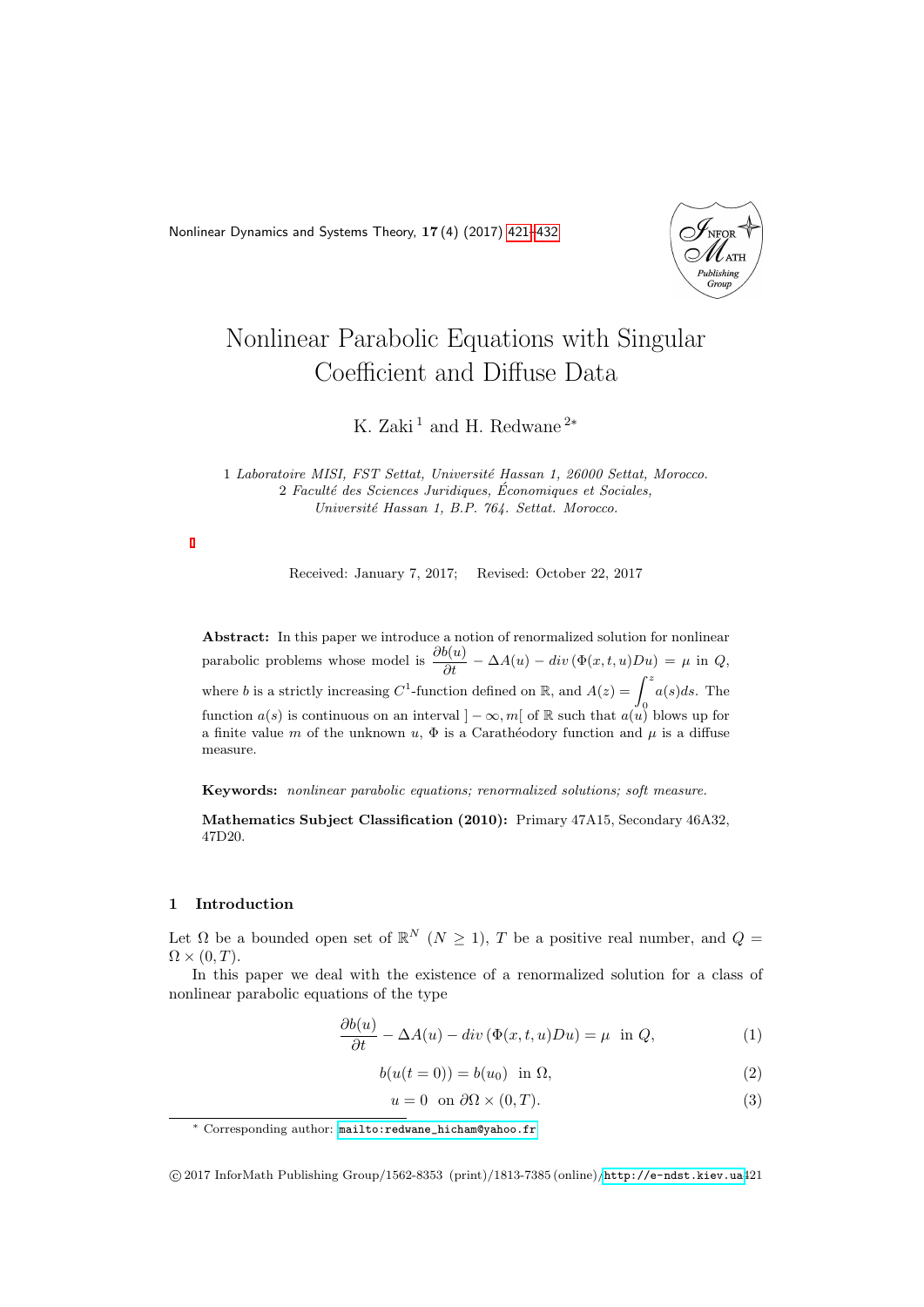In problem [\(1\)](#page-0-1)-[\(3\)](#page-0-2), the function b is assumed in  $C^1(\mathbb{R})$ , such that it is strictly increasing, and  $A(z) = \int^{z}$  $\mathbf{0}$  $a(s)ds$ , where the function  $a \in C^0([- \infty,m[, \mathbb{R}^+)$  (*m* is a positive real number) such that  $\lim_{s\to m^-} a(s) = +\infty$ . The function  $\Phi$  is Carathéodory on  $Q \times \mathbb{R}$  with values in  $\mathbb{R}^+$  and  $u_0 \in L^1(\Omega)$  such that  $u_0 \leq m$  a.e. in  $\Omega$ .

We study problem  $(1)-(3)$  $(1)-(3)$  in the presence of diffuse measure data  $\mu$ . We call a finite measure  $\mu$  diffuse if it does not charge sets of zero 2-capacity and  $\mathcal{M}_0(Q)$  will denote the set of all diffuse measures in  $Q$  (see, [\[14\]](#page-11-1)). In [\[9\]](#page-11-2) the authors proved that for every  $\mu \in \mathcal{M}_0(Q)$  there exist  $f \in L^1(Q)$ ,  $g \in L^2(0,T; H_0^1(\Omega))$  and  $G \in L^2(0,T; H^{-1}(\Omega))$  such that  $\mu = f + G + g_t$  in  $\mathcal{D}'(Q)$ . For  $v = b(u) - g$ , equation [\(1\)](#page-0-1) is equivalent in  $\mathcal{D}'(Q)$  to  $\frac{\partial v}{\partial t} - div \Big( a (b^{-1}(v+g)) D (b^{-1}(v+g)) \Big) - div \Big( \Phi(x, t, b^{-1}(v+g)) D (b^{-1}(v+g)) \Big) = f+G$  with  $\tilde{f} + G \in L^1(Q) + L^2(0,T; H^{-1}(\Omega))$ . The first difficulty in solving this equation is defining the field  $a(b^{-1}(v+g))D(b^{-1}(v+g))$  on the subset  $\{(x,t); v+g = b(m)\}\$  of Q, since on this set,  $a(b^{-1}(v+g)) = +\infty$ . In addition, the field  $\Phi(x,t,b^{-1}(v+g))D(b^{-1}(v+g)) \notin \mathcal{D}'(Q)$ in general, since  $g \notin L^{\infty}(Q)$  in general.

The second difficulty is represented here by the presence of the measure data  $\mu$  and the nonlinear term  $b(u)$ . To overcome these difficulties, we use in this paper the framework of renormalized solutions. A large number of papers was then devoted to the study of renormalized (or entropy) solution of parabolic problems with rough data under various assumptions and in different contexts: in addition to the references already mentioned, see, e.g., [\[1,](#page-11-3) [3,](#page-11-4) [6–](#page-11-5)[8,](#page-11-6) [10,](#page-11-7) [11\]](#page-11-8).

The existence of a renormalized solution of  $(1)-(3)$  $(1)-(3)$  has been proved in  $[2]$  in the stationary case where  $\Phi(x, t, u) = 0$  and  $\mu \in L^2(\Omega)$ .

The existence and uniqueness of renormalized solution of [\(1\)](#page-0-1)-[\(3\)](#page-0-2) have been proved in [\[9\]](#page-11-2), in the case where  $u_0 \in L^1(\Omega)$  and  $\Delta A(u)$  is replaced by *p*-Laplacian operator  $\Delta_p u$ ,  $\Phi(x, t, u) = 0$  and for every measure  $\mu \in \mathcal{M}_0(Q)$ . In the case where  $b(u) = u$ ,  $\Delta A(u)$  is replaced by  $-div(a(t, x, u, \nabla u)), \Phi(x, t, u) = \Phi(u)$  and  $\mu = f + div g$  where  $f \in L^1(Q)$ and  $g \in (L^{p'}(Q))^{N}$ , the existence of renormalized solution has been proved in [\[5\]](#page-11-10).

When b is assumed to satisfy  $0 < b_0 \le b'(r) \le b_1$ ,  $\forall r \in \mathbb{R}$ , and  $\Delta A(u)$  is replaced by  $div(a(x, t, \nabla u))$ ,  $\Phi(x, t, u) = 0$  and  $\mu \in \mathcal{M}_0(Q)$ , the existence and uniqueness of renormalized solution have been established in [\[4\]](#page-11-11).

In the stationary and evolution cases of  $u_t - div(A(x,t,u)\nabla u) = f$  in Q, where the matrix  $A(x, t, s)$  blows up (uniformly with respect to  $(x, t)$ ) as  $s \to m^-$  and where  $f \in L^1(Q)$ , the existence of renormalized solution has been proved in [\[3\]](#page-11-4).

In the case of  $u_t - div(d(u)Du) = \mu$ , where the coefficients  $d(s) = (d_i(s))$  are continuous on an interval  $]-\infty, m[$  of  $\mathbb R$  (with  $m>0$ ) with value in  $\mathbb R^+$ ,  $u_0 \in L^1(\Omega)$  and  $\mu \in \mathcal{M}_0(Q)$ , the existence of renormalized solution has been proved in [\[15\]](#page-11-12). Our goal is to extend the approach from [\[15\]](#page-11-12).

The organization of the paper is the following. In Section [2,](#page-2-0) we give some preliminaries on the concept of  $p$ -capacity and set out the main notation we will use throughout the paper. Section [3](#page-3-0) will be devoted to the exposition of our main assumptions and to the definition of renormalized solution of  $(1)-(3)$  $(1)-(3)$ . In Section [4](#page-4-0) (Theorem [4.1\)](#page-4-1) we establish the existence of such a solution. In Section 5 (Appendix), we provide the proof of Theorem [2.2.](#page-2-1) Section 6 is devoted to an example which illustrates our abstract result.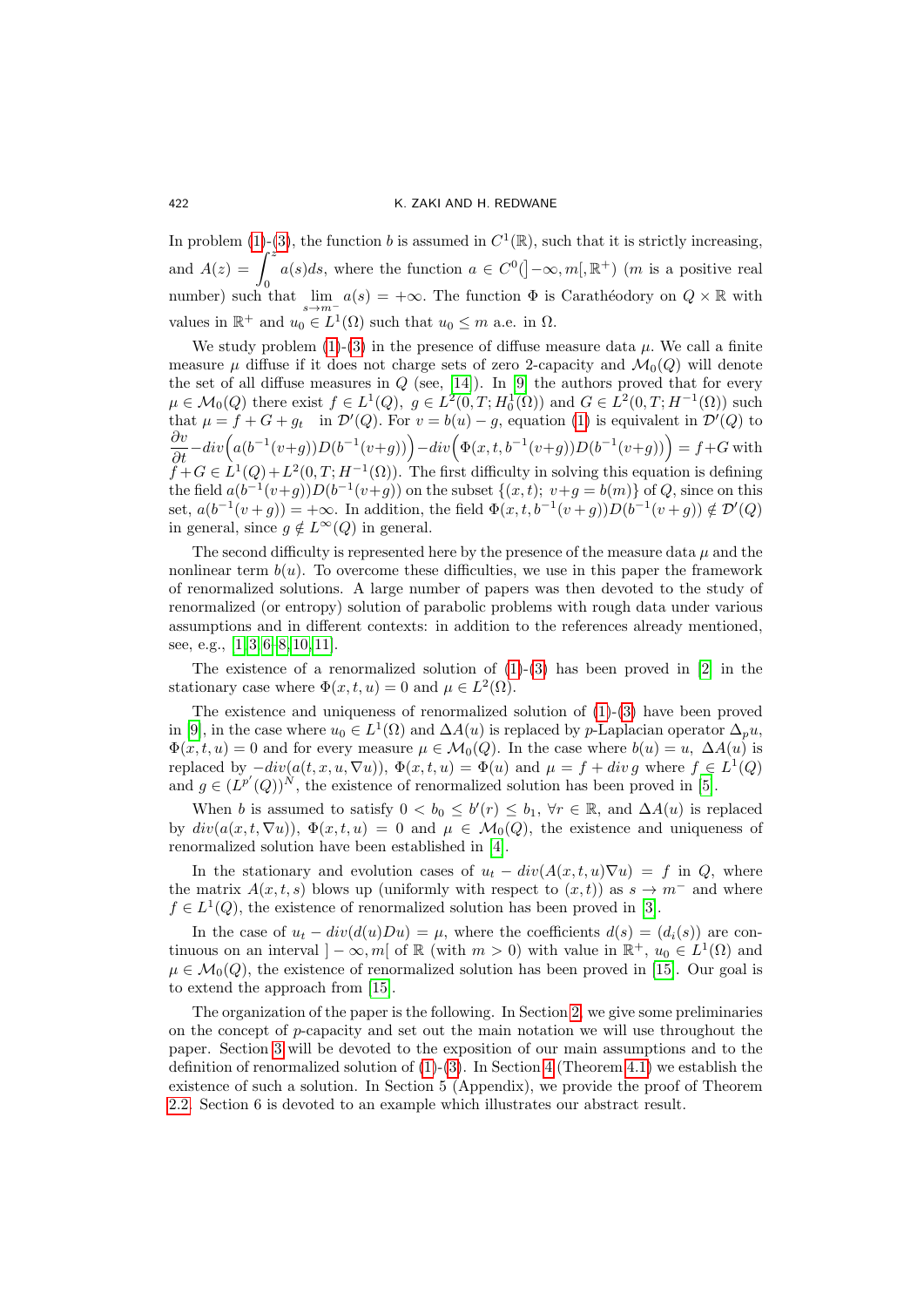#### <span id="page-2-0"></span>2 Preliminaries on Parabolic Capacity and Measures

For every open subset  $U \subset Q$  the 2-parabolic capacity of U is given by (for fur-ther details see, [\[9,](#page-11-2) [14\]](#page-11-1)):  $cap_2(U) = inf \{ ||u||_W : u \in W, u \ge \chi_U \text{ a.e. in } Q \},$ where  $W = \left\{ u \in L^2(0,T;H_0^1(\Omega)), u_t \in L^2(0,T;H^{-1}(\Omega)) \right\}$ , endowed with the norm  $||u||_W = ||u||_{L^2(0,T;H_0^1(\Omega))} + ||u_t||_{L^2(0,T;H^{-1}(\Omega))}$ . The 2-parabolic capacity is then extended to arbitrary Borel set  $B \subseteq Q$  as  $cap_2(B) = inf \{ cap_2(U) : U \text{ open set of } Q, B \subseteq U \}.$ We will denote by  $\mathcal{M}(Q)$  the set of all Radon measures with bounded variation on  $\hat{Q}$ , while, as we have already mentioned,  $\mathcal{M}_0(Q)$  will denote the set of all measures with bounded variation over Q that do not charge the sets of zero 2−capacity, that is: if  $\mu \in \mathcal{M}_0(Q)$  then  $\mu(E) = 0$  for all  $E \subseteq Q$  such that  $cap_2(E) = 0$ .

In [\[9\]](#page-11-2) the authors proved the following decomposition theorem:

**Theorem 2.1** Let  $\mu$  be a bounded measure on Q. If  $\mu \in \mathcal{M}_0(Q)$ , then there exists  $(f, G, g)$  such that  $f \in L^1(Q)$ ,  $G \in L^2(0, T; H^{-1}(\Omega))$ ,  $g \in L^2(0, T; H_0^1(\Omega))$  and

$$
\int_{Q} \phi \, d\mu = \int_{Q} f \phi \, dx \, dt + \int_{0}^{T} \langle G, \phi \rangle \, dt - \int_{0}^{T} \langle \phi_t, g \rangle \, dt \quad \phi \in C_c^{\infty}(\Omega \times [0, T]).
$$

Such a triplet  $(f, G, g)$  will be called a decomposition of  $\mu$ .

Note that the decomposition of  $\mu$  is not uniquely determined.

The following theorem will be a key point in the existence result given in the next section. The proof follows the arguments in Theorem 1.2 in [\[13\]](#page-11-13).

**Theorem 2.2** Let  $a \in C^0(\mathbb{R}) \cap L^{\infty}(\mathbb{R})$ ,  $b \in C^1(\mathbb{R})$  with  $0 < \beta \leq b' \leq \gamma$ ,  $\Phi$  be a Carathéodory function such that  $\Phi \in L^{\infty}(Q \times \mathbb{R})$ ,  $\mu \in \mathcal{M}_0(Q) \cap L^2(0,T; H^{-1}(\Omega))$  and  $u_0 \in L^2(\Omega)$ , let  $u \in W$  be the (unique) weak solution of

<span id="page-2-2"></span><span id="page-2-1"></span>
$$
\begin{cases}\n\frac{\partial b(u)}{\partial t} - \Delta A(u) - div(\Phi(x, t, u)Du) = \mu & \text{in } Q, \\
b(u(t = 0)) = b(u_0) & \text{in } \Omega, \\
u = 0 & \text{on } \partial\Omega \times (0, T).\n\end{cases}
$$
\n(4)

Then,  $cap_2\{|u| > K\} \leq \frac{C}{\sqrt{2}}$ K  $\forall K \geq 1$ , where  $C > 0$  is a constant depending on  $\|\mu\|_{\mathcal{M}(Q)}$  and  $\|u_0\|_{L^2(\Omega)}$ .

**Proof.** The proof of Theorem [2.2](#page-2-1) is postponed to the Appendix in Section [5.](#page-9-0)  $\Box$ 

**Definition 2.1** A sequence of measures  $(\mu_n)$  in Q is equidiffuse if for every  $\eta > 0$ there exists  $\delta > 0$  such that  $cap_2(E) < \delta \Longrightarrow |\mu_n|(E) < \eta \quad \forall n \geq 1$ .

The following result is proved in [\[13\]](#page-11-13):

**Lemma 2.1** Let  $\rho_n$  be a sequence of mollifiers on Q. If  $\mu \in \mathcal{M}_0(Q)$ , then the sequence  $(\rho_n * \mu_n)$  is equidiffuse.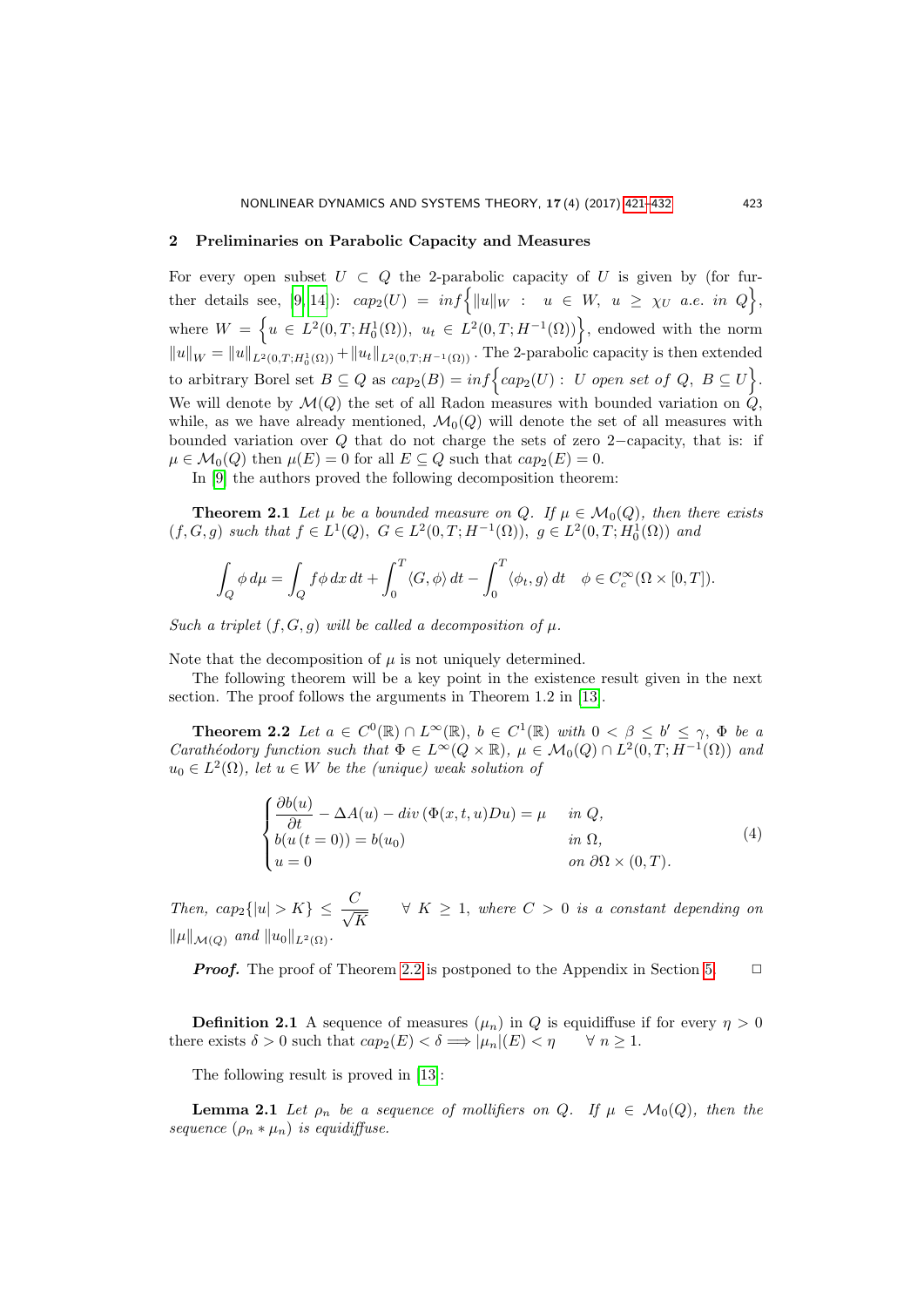Here are some notations we will use throughout the paper. For any nonnegative real number K we denote by  $T_K(r) = \min(K, \max(r, -K))$  the truncation function at level K for every  $r \in \mathbb{R}$ . We consider the following smooth approximation of  $T_K(s)$ : for  $m > 0, \ \eta \in ]0,1[$  and  $\sigma \in ]0,1[$ , we define  $S^m_{K,\sigma}, T^m_K : \mathbb{R} \longrightarrow \mathbb{R}$  by

<span id="page-3-10"></span>
$$
S_{K,\sigma}^{m,\eta}(s) = \begin{cases} 1 & \text{if } -K \le s \le m-\sigma, \\ 0 & \text{if } s \le -K-\eta \text{ or } s \ge m \text{, and } T_K^m(s) = \begin{cases} s & \text{if } -K \le s \le m, \\ -K & \text{if } s \le -K, \\ m & \text{if } s \ge m, \end{cases} \end{cases} \tag{5}
$$

and let us denote  $T_{K,\sigma}^{m,\eta}(z) = \int_0^z$  $S^{m,\eta}_{K,\sigma}(s)$  ds.

# <span id="page-3-0"></span>3 Main Assumptions and Definition of Renormalized Solution

Throughout the paper, we assume that the following assumptions hold true:  $\Omega$  is a bounded open set on  $\mathbb{R}^N$   $(N \geq 2)$ ,  $T > 0$  is given and we set  $Q = \Omega \times (0, T)$ .

<span id="page-3-5"></span>
$$
b: \mathbb{R} \to \mathbb{R}
$$
 is a strictly increasing  $\mathcal{C}^1$  – function such that  $0 < \beta \leq b'$  and  $b(0) = 0$ , (6)

<span id="page-3-8"></span>
$$
a \in C^{0}([-\infty, m[ , \mathbb{R}^{+}) \text{ with } a(s) < +\infty \quad \forall s < m,
$$
\n
$$
(7)
$$

$$
\exists \alpha > 0 \text{ such that}: a(s) \ge \alpha , \forall s \in ]-\infty, m[,
$$
 (8)

<span id="page-3-9"></span>
$$
\lim_{s \to m^{-}} a(s) = +\infty \text{ and } \int_{0}^{m} a(s) ds < +\infty,
$$
\n(9)

$$
\Phi: Q \times \mathbb{R} \to \mathbb{R}^+ \text{ is a Carathéodory function such that } \Phi(x, t, 0) = 0,
$$
 (10)

$$
\max_{\{|r| < K\}} |\Phi(x, t, r)| \in L^{\infty}(Q) \quad \text{ for all } K > 0,\tag{11}
$$

<span id="page-3-7"></span>
$$
\mu \in \mathcal{M}_0(Q),\tag{12}
$$

<span id="page-3-6"></span>
$$
u_0 \in L^1(\Omega) \text{ such that } u_0 \le m \text{ a.e. in } \Omega. \tag{13}
$$

We now give the definition of a renormalized solution of problem  $(1)-(3)$  $(1)-(3)$ .

**Definition 3.1** A function  $u \in L^1(Q)$  is a renormalized solution of problem [\(1\)](#page-0-1)-[\(3\)](#page-0-2) if

<span id="page-3-1"></span>
$$
u \le m
$$
 a.e. in Q and  $T_K(u) \in L^2(0, T; H_0^1(\Omega)) \quad \forall K > 0,$  (14)

<span id="page-3-2"></span>
$$
a(u)DT_K^m(u)\chi_{\{u0,\tag{15}
$$

if there exist a sequence of nonnegative measures  $\Lambda_K \in \mathcal{M}(Q)$  and a nonnegative measure  $\Gamma_m \in \mathcal{M}(Q)$  such that

<span id="page-3-3"></span>
$$
\lim_{K \to +\infty} \|\Lambda_K\|_{\mathcal{M}(Q)} = 0,\tag{16}
$$

<span id="page-3-4"></span>
$$
\int_{Q} \varphi \, d\Gamma_m = 0 \quad \forall \varphi \in \mathcal{C}_0^1([0, T]), \tag{17}
$$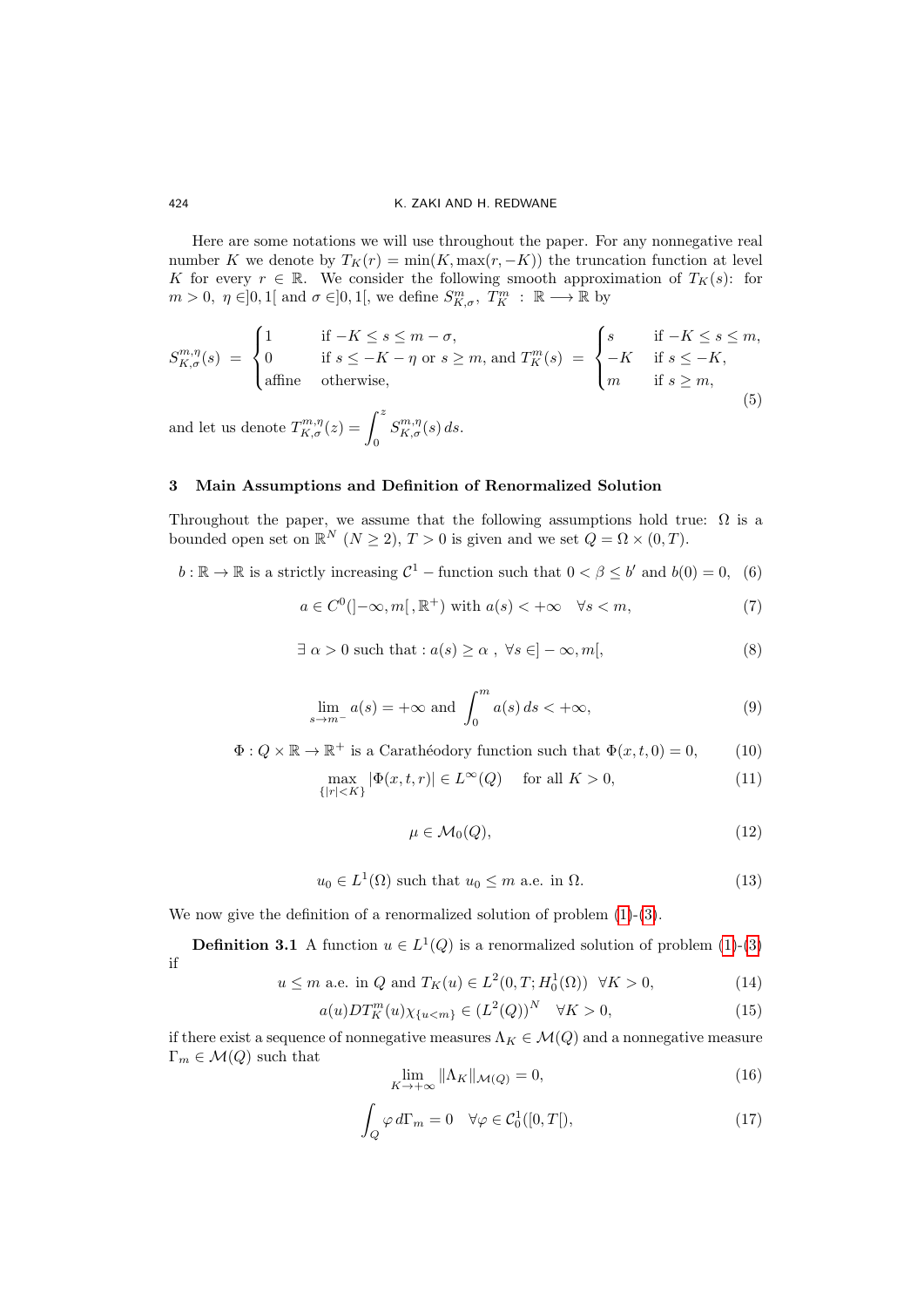and if, for every  $K > 0$ 

<span id="page-4-2"></span>
$$
\frac{\partial B_K^m(u)}{\partial t} - div \Big( a(u) DT_K^m(u) \chi_{\{u < m\}} \Big) - div \Big( \Phi(x, t, T_K^m(u)) DT_K^m(u) \Big) \tag{18}
$$
\n
$$
= \mu + \Lambda_K + \Gamma_m \quad \text{in } \mathcal{D}'(Q),
$$

where  $B_K^m(z) = \int_0^z$  $b'(s)(T_K^m)'(s) ds.$ 

**Remark 3.1** 1/ Note that, in view of  $(14)$ ,  $(15)$  and  $(16)$ , all terms in  $(18)$  are well defined. 2/ Let us point out that, in [\(17\)](#page-3-4), the function  $\varphi \in C_0^1([0,T])$  does not depend on the variable x, we are not able to prove [\(17\)](#page-3-4) with any function  $\varphi \in L^2(0,T;H^1(\Omega))$  $L^{\infty}(Q)$  such that  $D\varphi = 0$  a.e. in  $\{(x, t) : u(x, t) = m\}$  because of a lack of regularity on u with respect to  $t$  in the parabolic case.

### <span id="page-4-0"></span>4 Existence of a Renormalized Solution

This section is devoted to establishing the following existence theorem.

**Theorem 4.1** Under assumptions  $(6)-(13)$  $(6)-(13)$  $(6)-(13)$  there exists at least one renormalized solution of problem  $(1)-(3)$  $(1)-(3)$  $(1)-(3)$  in the sense of Definition [3.1.](#page-3-7)

**Proof.** The proof is divided into 4 steps. At Step 1, we introduce an approximate problem. Step 2 is devoted to establishing a few a priori estimates and we prove that  $u$ satisfies [\(14\)](#page-3-1) and [\(15\)](#page-3-2) of Definition [3.1.](#page-3-7) At last, Step 3 and Step 4 are aimed to prove that u satisfies [\(16\)](#page-3-3), [\(17\)](#page-3-4) and [\(18\)](#page-4-2) of Definition [3.1.](#page-3-7)  $\Box$ 

 $\star$  **Step 1.** A regularized problem.

Let us introduce the following regularization of the data: for  $n \geq 1$  fixed

<span id="page-4-5"></span>
$$
b_n(s) = b(T_n(s)) + \frac{1}{n}s \text{ and } a^n(s) = a\left(T^{m-\frac{1}{n}}_{\frac{1}{n}}(s)\right) \quad \forall s \in \mathbb{R},
$$
 (19)

<span id="page-4-6"></span>
$$
u_0^n \in C_c^{\infty}(\Omega): b_n(u_0^n) \to b(u_0) \text{ strongly in } L^1(\Omega) \text{ as } n \text{ tends to } +\infty,
$$
 (20)

$$
\Phi_n(x,t,s) = \Phi(x,t,T_n(s)) \quad \forall s \in \mathbb{R}.\tag{21}
$$

We consider a sequence of mollifiers  $(\rho_n)$ , and we define the convolution  $\rho_n * \mu$  for every  $(x,t) \in Q$  by  $\mu^n(x,t) = \rho_n * \mu(x,t) = \int_Q \rho_n(x-y,t-s)d\mu(y,s)$ . Let us now consider the following regularized problem

<span id="page-4-3"></span>
$$
\frac{\partial b_n(u^n)}{\partial t} - \Delta A^n(u^n) - div(\Phi_n(x, t, u^n)Du^n) = \mu^n \text{ in } Q,
$$
\n(22)

$$
b_n(u^n(t=0)) = b_n(u_0^n) \quad \text{in } \Omega,\tag{23}
$$

<span id="page-4-4"></span>
$$
u^n = 0 \quad \text{on } \partial\Omega \times (0, T). \tag{24}
$$

As a consequence, proving existence of a weak solution  $u^n \in L^2(0,T;H_0^1(\Omega))$  of  $(22)-(24)$  $(22)-(24)$ is an easy task (see e.g. [\[12\]](#page-11-14)).

 $\star$  Step 2. A priori estimates. Taking  $T_K(u^n)$  as a test function in [\(22\)](#page-4-3) gives

$$
\int_{\Omega} B_K^n(u^n)(T) dx + \int_Q DA^n(u^n) DT_K(u^n) dx dt \tag{25}
$$

<span id="page-4-1"></span>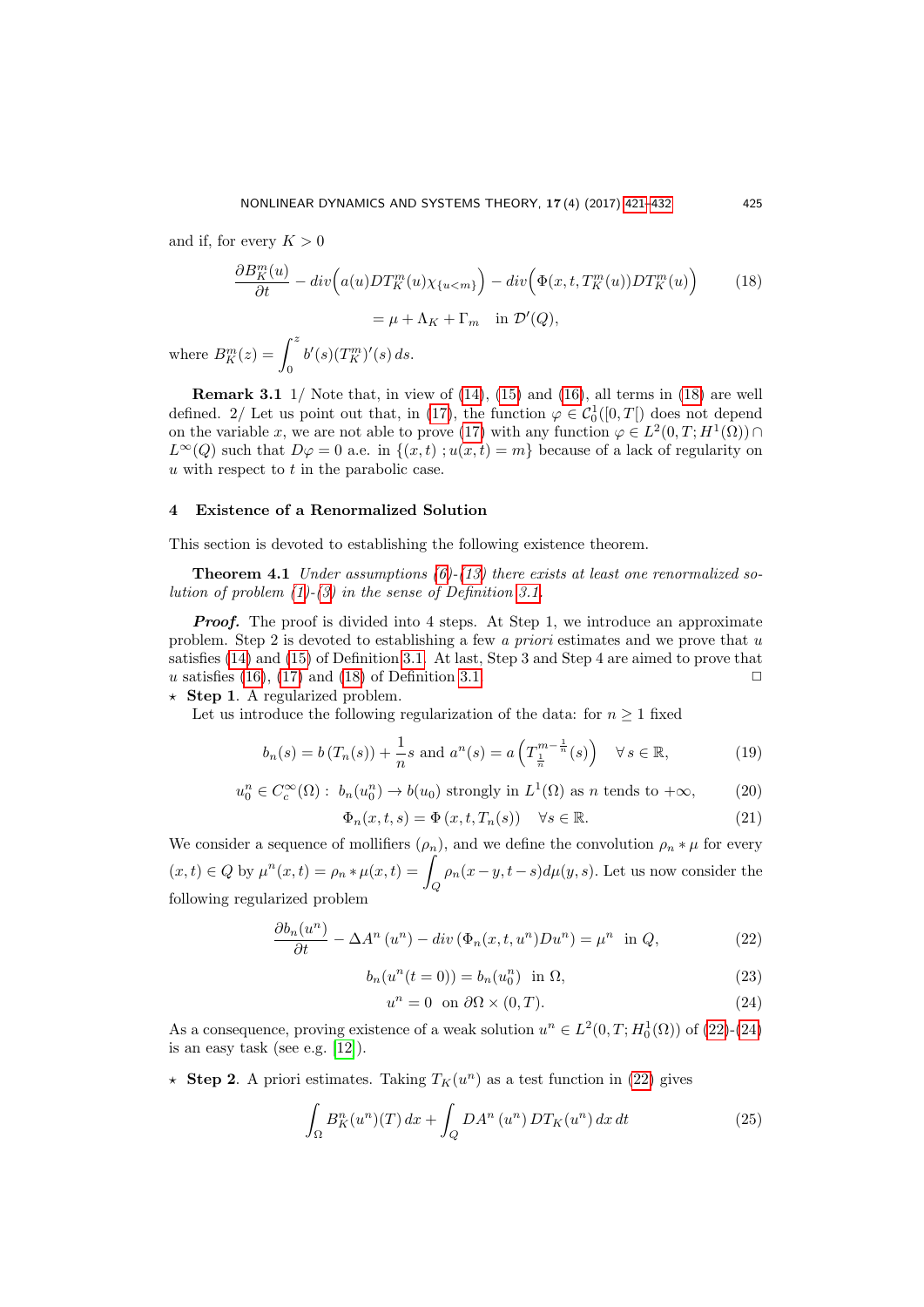$$
+ \int_Q \Phi_n(x, t, u^n) D u^n D T_K(u^n) dx dt = \int_Q \mu^n T_K(u^n) dx dt + \int_{\Omega} B_K^n(u_0^n) dx,
$$

where  $B_K^n(z) = \int_0^z$  $b'_n(s)T_K(s) ds$ . We deduce

$$
\int_{\Omega} B_K^n(u^n)(T) \, dx + \int_Q \left( a^n(u^n) + \Phi_n(x, t, u^n) \right) |DT_K(u^n)|^2 \, dx \, dt \leq CK \tag{26}
$$

since  $\|\mu^n\|_{L^1(Q)}$  and  $\|b_n(u_0^n)\|_{L^1(\Omega)}$  are bounded. We deduce for any  $K \geq 0$ 

<span id="page-5-2"></span> $T_K(u^n)$  is bounded in  $L^2(0,T; H_0^1(\Omega))$ , (27)

and

<span id="page-5-5"></span>
$$
a^{n}(u^{n})^{\frac{1}{2}}DT_{K}(u^{n})
$$
 is bounded in  $(L^{2}(Q))^{N}$ . (28)

Now, using  $\frac{1}{r}T_r(u^n)\chi_{(0,t)}$  as a test function in [\(22\)](#page-4-3) we obtain

<span id="page-5-0"></span>
$$
\int_{\Omega} \frac{1}{r} B_r^n(u^n) \, dx + \frac{1}{r} \int_0^t \int_{\Omega} \left( a^n(u^n) + \Phi_n(x, t, u^n) \right) |DT_r(u^n)|^2 \, dx \, dt \le C,\tag{29}
$$

where  $B_r^n(z) = \int^z$ 0  $b'_n(s)T_r(s) ds$ . The second term in the left-hand side of the above inequality is nonnegative. Taking the limit in  $(29)$  as r tends to 0 we obtain  $b_n(u^n)$  is bounded in  $L^{\infty}(0,T;L^1(\Omega))$ . According to [\(7\)](#page-3-8)-[\(9\)](#page-3-9), we have for any  $K \geq 0,$  $\int_0^u$ 0  $a^{n}(s) \chi_{\{-K \leq s \leq m\}} dx \Big| \leq$  $\int$ <sup>m</sup>  $\int_{-K} a(s) ds \equiv C_K < +\infty$ , then we can use  $\int^{u^n}$ 0  $a^{n}(s) \chi_{\{-K \le s \le m\}} ds$  in  $L^{2}(0,T; H_{0}^{1}(\Omega)) \cap L^{\infty}(Q)$  as a test function in [\(22\)](#page-4-3), we have n

<span id="page-5-1"></span>
$$
\beta \int_{\Omega} \int_0^{u^n} \int_0^z a^n(s) \chi_{\{-K \le s \le m\}} \, ds \, dz \, dx \tag{30}
$$

$$
+ \int_{Q} \left( (a^{n}(u^{n}))^{2} + \Phi_{n}(x, t, u^{n}) a^{n}(u^{n}) \right) |DT_{K}^{m}(u^{n})|^{2} \leq (||\mu^{n}||_{L^{1}} + ||b_{n}(u_{0}^{n})||_{L^{1}}) \int_{-K}^{m} a(s) ds.
$$

 $Since$ Ω  $\int u^n$ 0  $\int_0^z$ 0  $a^n(s)ds\,dz\,dx$  and  $\int_{Q} \Phi_n(x, t, u^n) a^n(u^n) |DT_K^m(u^n)|^2 dx dt$  are positives,  $\|\mu^n\|_{L^1(Q)}$  and  $\|b_n(u_0^n)\|_{L^1(\Omega)}$  are bounded, we deduce from [\(30\)](#page-5-1) that

<span id="page-5-6"></span>
$$
a^n(u^n)DT_K^m(u^n) \text{ is bounded in } (L^2(Q))^N. \tag{31}
$$

For any integer  $M \geq 1$ , let  $S_M$  be an increasing function of  $C^{\infty}(\mathbb{R})$  and such  $S_M(r) = r$  for  $|r| \leq \frac{M}{2}$  and  $S_M(r) = Msg(r)$  for  $|r| \geq M$ . Note that for any  $M$ , supp  $S'_M \subset [-M, M]$ . We will show that for any fixed integer M the sequence  $S_M(b_n(u^n))$  satisfies

<span id="page-5-3"></span>
$$
S_M(b_n(u^n)) \text{ is bounded in } L^2(0,T;H_0^1(\Omega)),\tag{32}
$$

and

<span id="page-5-4"></span>
$$
\frac{\partial S_M(b_n(u^n))}{\partial t} \text{ is bounded in } L^1(Q) + L^2(0, T; H^{-1}(\Omega)) \tag{33}
$$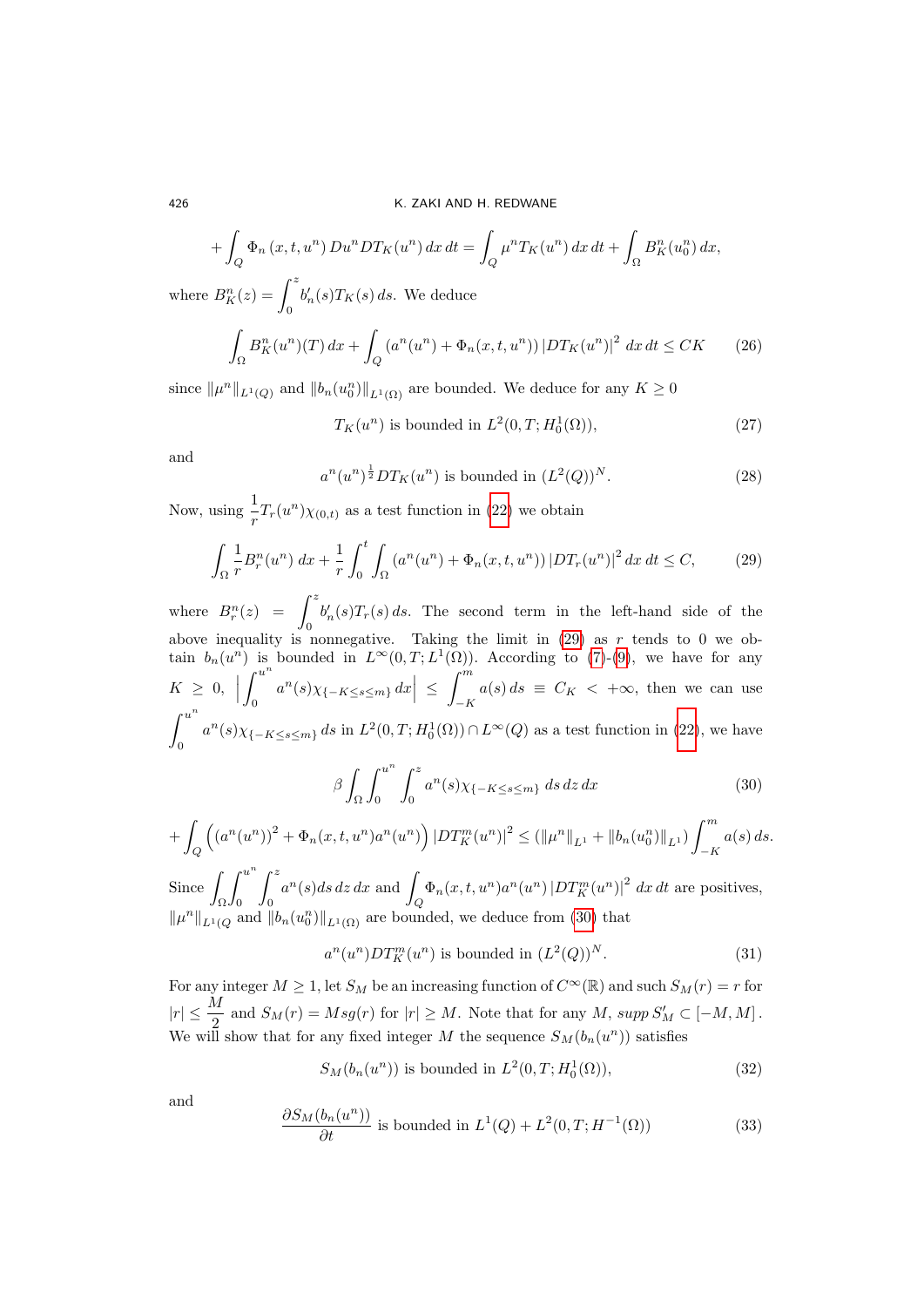independently of *n*. Due to the definition of  $b_n$ , it is clear that for  $|b_n(u^n)| \leq$ M we have  $|b(T_n(u^n))| \leq M$  and  $|u^n| < K_M$  as soon as  $n > K_M$  and where  $K_M = max\left\{b^{-1}(M), |b^{-1}(-M)|\right\}.$  As a first consequence we obtain  $DS_M(b_n(u^n)) =$  $S'_M(b_n(u^n))b_n^{r}(u^n)DT_{K_M}(u^n)$  as soon as  $n > K_M$ , since  $S'_M(b_n(u^n)) = 0$  on the set  ${|b_n(u^n)| > M}$ , and  $K_M = max{-b^{-1(M), |b^{-1}(-M)|}}$ . Secondly, the following estimate holds true  $||S'_{M}(b_n(u^n))b'_n(u^n)||_{L^{\infty}(Q)} \leq ||S'_{M}||_{L^{\infty}(\mathbb{R})} \left(\max_{|r| \leq K_M} |b'(r)| + 1\right)$  as soon as  $n > K_M$ . Since b' is continuous on  $\mathbb{R}$ , it follows that for any integer  $M$ ,  $S'_M(b_n(u^n))b'_n(u^n)$ is bounded in  $L^{\infty}(Q)$  independently of n as soon as  $n > K_M$ . As a consequence of [\(27\)](#page-5-2) we then obtain [\(32\)](#page-5-3).

To show that [\(33\)](#page-5-4) holds true, we multiply the equation [\(22\)](#page-4-3) by  $S'_{M}(b_n(u^n))$  to obtain

<span id="page-6-0"></span>
$$
\frac{\partial S_M(b_n(u^n))}{\partial t} = div \Big( S'_M(b_n(u^n))a^n(u^n)Du^n \Big) - S''_M(b_n(u^n))b'_n(u^n)a^n(u^n)\,|Du^n|^2 \tag{34}
$$

$$
+ div \Big(S'_M(b_n(u^n)) \Phi_n(x, t, u^n) D u^n\Big) - S''_M(b_n(u^n)) b'_n(u^n) \Phi_n(x, t, u^n) |D u^n|^2 + \mu^n S'_M(b_n(u^n))
$$

in  $\mathcal{D}'(Q)$ . Each term in the right-hand side of [\(34\)](#page-6-0) is bounded either in  $L^2(0,T;H^{-1}(\Omega))$ or in  $L^1(Q)$ . Indeed, since  $supp S'_{M}$  and  $supp S''_{M}$  are both included in  $[-M, M]$ ,  $u^n$  may be replaced by  $T_{K_M}(u^n)$  in each of these terms.

Proceeding as in [\[5\]](#page-11-10) we see that estimates [\(32\)](#page-5-3) and [\(33\)](#page-5-4) imply that, for a subsequence still indexed by  $n, b_n(u^n) \to \chi$  almost everywhere in Q. Since  $b^{-1}$  is continuous on R,  $b_n^{-1}$  converges everywhere to  $b^{-1}$  when n goes to  $\infty$ , so that  $u^n \to u = b^{-1}(\chi)$  a.e. in Q and using  $(27)$ ,  $(28)$  and  $(31)$ , we obtain

<span id="page-6-5"></span>
$$
b_n(u^n) \longrightarrow b(u) \text{ almost everywhere in } Q,
$$
\n(35)

<span id="page-6-6"></span>
$$
T_K(u^n) \rightharpoonup T_K(u) \text{ weakly in } L^2(0, T; H_0^1(\Omega)),\tag{36}
$$

<span id="page-6-2"></span>
$$
(an(un))1 D TK(un) \rightharpoonup XK weakly in (L2(Q))N,
$$
\n(37)

<span id="page-6-3"></span>
$$
a^{n}(u^{n})DT_{K}^{m}(u^{n}) \rightharpoonup Y_{K} \text{ weakly in } (L^{2}(Q))^{N}.
$$
\n(38)

By using the admissible test function  $T_{2m}^{n+}(u^n) - T_m^{n+}(u^n)$  in [\(22\)](#page-4-3) we have

$$
\int_{Q} \left( a^{n}(u^{n}) + \Phi_{n}(x, t, u^{n}) \right) \left| D \left( T_{2m}^{n+}(u^{n}) - T_{m}^{n+}(u^{n}) \right) \right|^{2} dx dt \leq Cm.
$$
 (39)

Now, since  $\Phi_n(x, t, u^n) \geq 0$ , and in view of [\(19\)](#page-4-5) and the Poincaré inequality we deduce

<span id="page-6-1"></span>
$$
a(m - \frac{1}{n}) \int_{Q} \left| T_{2m}^{n+}(u^n) - T_m^{n+}(u^n) \right|^2 dx \, dt \leq Cm. \tag{40}
$$

According to [\(9\)](#page-3-9) and [\(20\)](#page-4-6) (since  $d_p(m-\frac{1}{n}) \to +\infty$  as n tends to  $+\infty$ ) passing to the limit in [\(40\)](#page-6-1) as *n* tends to  $+\infty$ , we deduce that  $T_{2m}^+(u) - T_m^+(u) = 0$  a.e. in Q, hence

<span id="page-6-4"></span>
$$
u \le m \quad \text{a.e. in } Q. \tag{41}
$$

In view of [\(37\)](#page-6-2), [\(38\)](#page-6-3) and [\(41\)](#page-6-4) we deduce for any  $K \geq 0$ 

<span id="page-6-7"></span>
$$
X_K = (a(u))^{\frac{1}{2}} DT_K(u) \text{ and } Y_K = a(u)DT_K^m(u) \text{ a.e. in } \{(x,t) \in Q \mid u(x,t) < m\}. \tag{42}
$$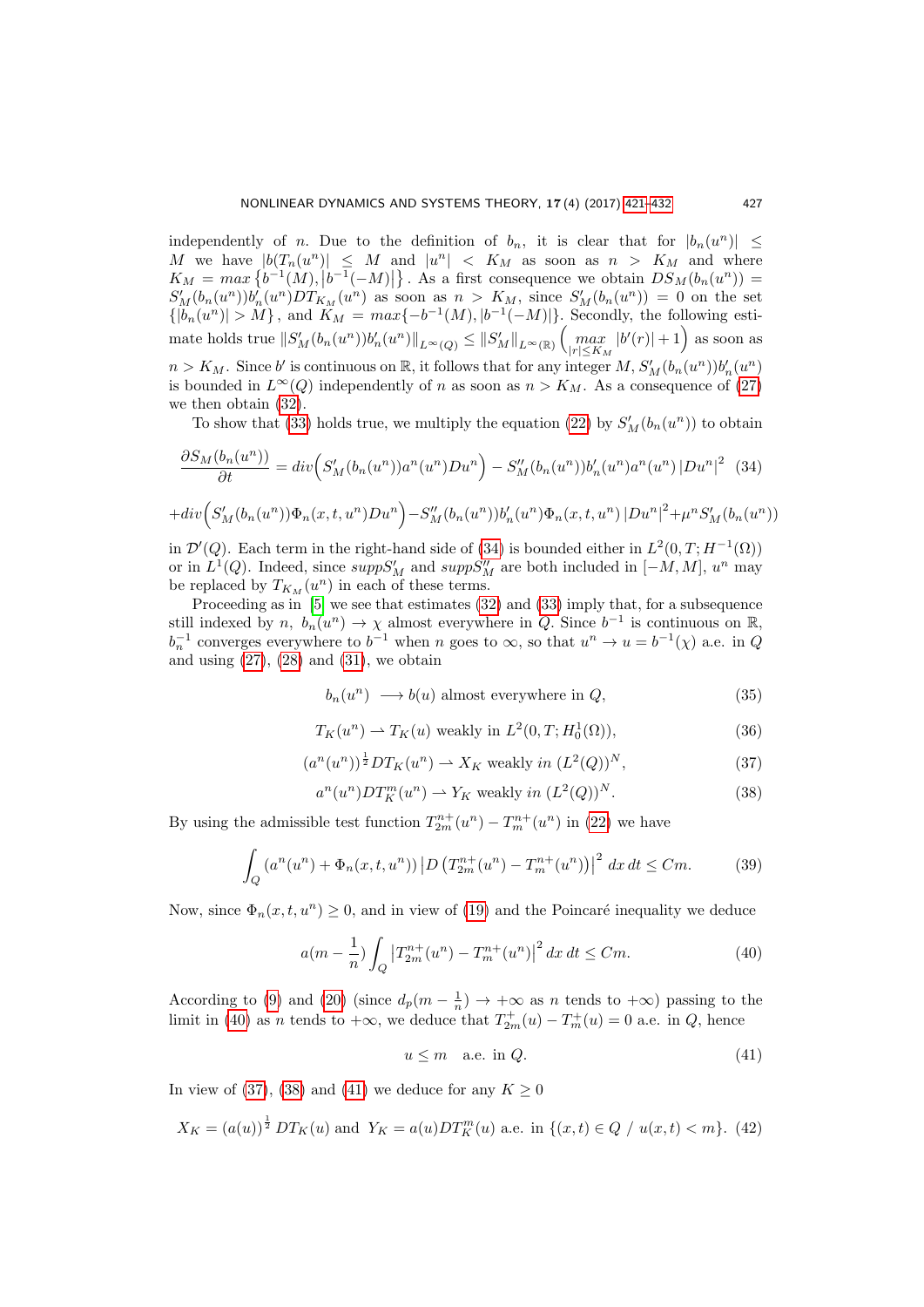We define, for any fixed  $K\geq 1,$   $0<\eta<1$  and  $0<\sigma<1,$  the functions  $H_{K,\eta}$  and  $Z_{m,\sigma}$ by

<span id="page-7-0"></span>
$$
H_{K,\eta}(s) = \begin{cases} -1, & \text{if } s \le -K - \eta, \\ 0, & \text{if } s \ge -K, \\ \text{affine}, & \text{otherwise,} \end{cases} \quad \text{and} \quad Z_{m,\sigma}(s) = \begin{cases} 0, & \text{if } s \le m - \sigma, \\ 1, & \text{if } s \ge m, \\ \text{affine}, & \text{otherwise.} \end{cases} \tag{43}
$$

We use the admissible test functions  $H_{K,\eta}(u^n)$  and  $Z_{m,\sigma}(u^n)$  in [\(22\)](#page-4-3) to get

$$
\int_{\Omega} \overline{H}_{K,\eta}(u^n)(T) dx + \int_{Q} DA^n(u^n) DH_{K,\eta}(u^n) dx dt \tag{44}
$$

$$
+ \int_{Q} \Phi_n(x, t, u^n) D u^n D H_{K, \eta}(u^n) dx dt = \int_{Q} H_{K, \eta}(u^n) \mu^n dx dt + \int_{\Omega} \overline{H}_{K, \eta}(u_0^n) dx,
$$
d

an

$$
\int_{\Omega} \overline{Z}_{m,\sigma}(u^n)(T) dx + \int_{Q} DA^n(u^n) DZ_{m,\sigma}(u^n) dx dt \tag{45}
$$

$$
+\int_{Q} \Phi_n(x, t, u^n) D u^n D Z_{m,\sigma}(u^n) dx dt = \int_{Q} Z_{m,\sigma}(u^n) \mu^n dx dt + \int_{\Omega} \overline{Z}_{m,\sigma}(u_0^n) dx,
$$
  

$$
-\int_{\Gamma}^r
$$

where  $\overline{H}_{K,\eta}(r) = \int_0^r$  $b'_n(s)H_{K,\eta}(s)ds \ge 0$  for  $r \le 0$  and  $\overline{Z}_{m,\sigma}(r) = \int_0^r$  $b'_n(s)Z_{m,\sigma}(s) ds \geq$ 0 for  $r \geq 0$ . Hence, using [\(43\)](#page-7-0) and dropping a nonnegative term, we obtain

<span id="page-7-3"></span>
$$
\frac{1}{\eta} \int_{\{-K - \eta \le u^n \le -K\}} (a^n(u^n) + \Phi_n(x, t, u^n)) |Du^n|^2 \, dx \, dt \tag{46}
$$
\n
$$
\le \int_{\{u^n \le -K\}} |\mu^n| \, dx \, dt + \int_{\{u_0^n \le -K\}} |b_n(u_0^n)| \, dx \le C_1,
$$

and

<span id="page-7-4"></span>
$$
\frac{1}{\sigma} \int_{\{m-\sigma \le u^n \le m\}} \left( a^n(u^n) + \Phi_n(x, t, u^n) \right) \left| Du^n \right|^2 \, dx \, dt \le \|\mu^n\|_{L^1(Q)} + \|b_n(u_0^n)\|_{L^1(\Omega)} \le C_2. \tag{47}
$$

Thus, there exists a bounded Radon measure  $\varPsi^n_K$  as  $\eta$  tends to zero

<span id="page-7-1"></span>
$$
\Psi_{K,\eta}^{n} \equiv \frac{1}{\eta} \left( a^{n} (u^{n}) + \Phi_{n}(x, t, u^{n}) \right) |Du^{n}|^{2} \chi_{\{-K - \eta \le u^{n} \le -K\}} \rightharpoonup \Psi_{K}^{n} * - \text{ weakly in } \mathcal{M}(Q). \tag{48}
$$

**\*** Step 3. At this step we prove that u satisfies [\(18\)](#page-4-2). Let  $S^{m,\eta}_{K,\sigma}$  be the function defined by [\(5\)](#page-3-10) for all real numbers  $\sigma > 0$ ,  $\eta > 0$  and  $K > 0$ . Since  $supp(S^{m,\eta}_{K,\sigma})' \subset [-K - \eta, -K] \cup$  $[m - \sigma, m]$ , we multiply the equation [\(22\)](#page-4-3) by  $S^{m, \eta}_{K, \sigma}(u^n)$  to get

<span id="page-7-2"></span>
$$
\frac{\partial B_{K,\sigma}^{n,m,\eta}(u^n)}{\partial t} - \operatorname{div}\left(DA^n\left(u^n\right)S_{K,\sigma}^{m,\eta}(u^n)\right) + DA^n(u^n)DS_{K,\sigma}^{m,\eta}(u^n) \tag{49}
$$

$$
-div\left(\Phi_n(x,t,u^n)Du^nS_{K,\sigma}^{m,\eta}(u^n)\right)+\Phi_n(x,t,u^n)Du^nDS_{K,\sigma}^{m,\eta}(u^n)=\mu^nS_{K,\sigma}^{m,\eta}(u^n)\text{ in }\mathcal{D}'(Q),
$$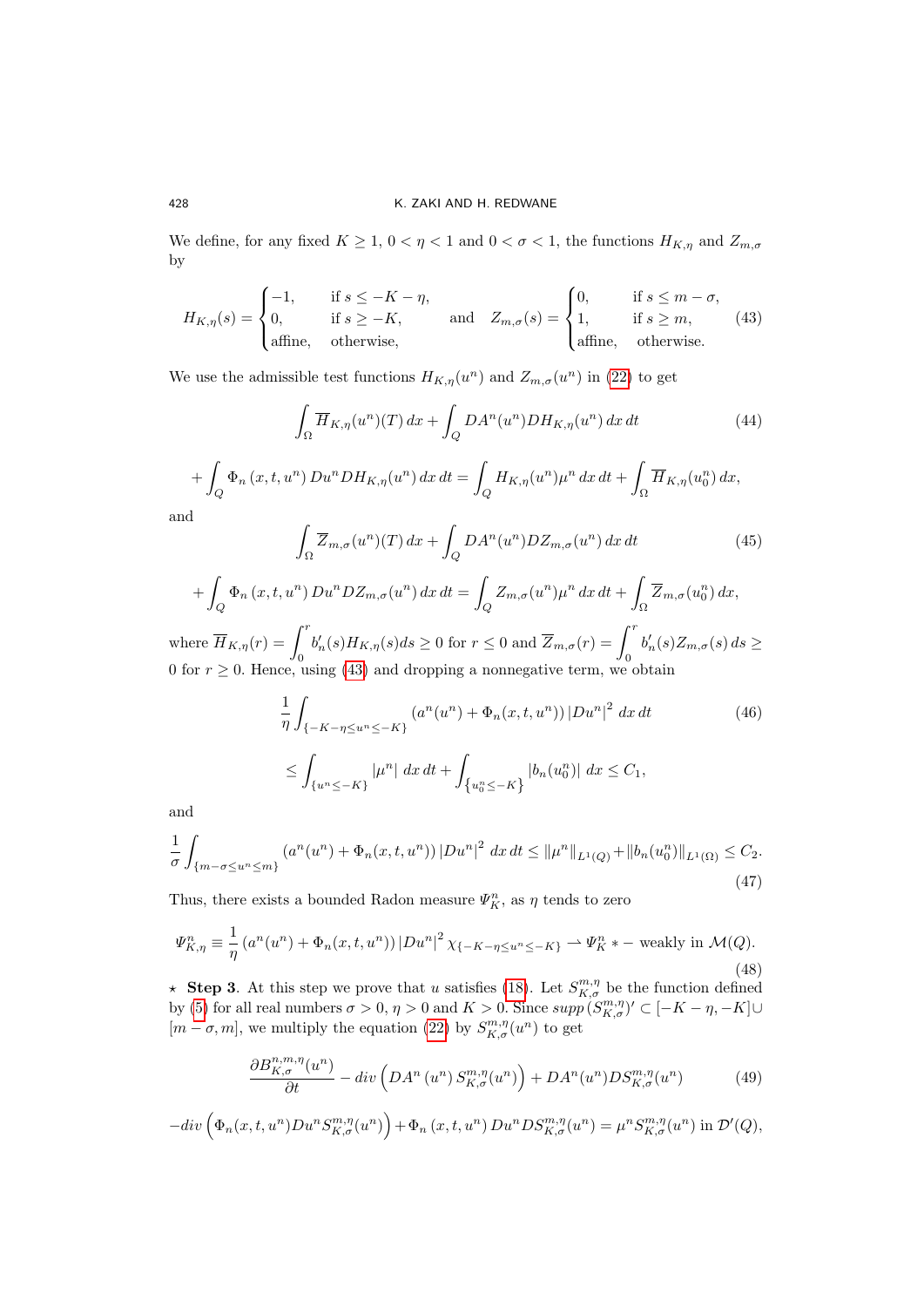where 
$$
B_{K,\sigma}^{n,m,\eta}(z) = \int_0^z b'_n(s) S_{K,\sigma}^{m,\eta}(s) ds
$$
. Let  
\n
$$
\lambda_{m,\sigma}^n \equiv \frac{1}{\eta} \left( a^n(u^n) + \Phi_n(x, t, u^n) \right) |Du^n|^2 \chi_{\{m-\sigma \le u^n \le m\}}.
$$
\n(50)

From  $(48)$ ,  $(50)$  and  $(49)$ , we deduce that

<span id="page-8-1"></span><span id="page-8-0"></span>
$$
\frac{\partial B_{K,\sigma}^{n,m,\eta}(u^n)}{\partial t} - \operatorname{div}\left(DA^n\left(u^n\right)S_{K,\sigma}^{m,\eta}(u^n)\right) - \operatorname{div}\left(\Phi_n(x,t,u^n)DT_{K,\sigma}^{m,\eta}(u^n)\right) \tag{51}
$$
\n
$$
= \mu^n + \left(S_{K,\sigma}^{m,\eta}(u^n) - 1\right)\mu^n - \Psi_{K,\eta}^n + \lambda_{m,\sigma}^n \quad \text{in } \mathcal{D}'(Q).
$$

Passing to the limit in [\(51\)](#page-8-1) as  $\eta$  tends to zero, we deduce

<span id="page-8-2"></span>
$$
\frac{\partial B_{K,\sigma}^{n,m}(u^n)}{\partial t} - \operatorname{div}\left(DA^n(u^n)S_{K,\sigma}^m(u^n)\right) - \operatorname{div}\left(\Phi_n(x,t,u^n)DT_{K,\sigma}^m(u^n)\right) \tag{52}
$$
\n
$$
= \mu^n - \mu^n \chi_{\{u^n < -K\}} - Z_{m,\sigma}(u^n)\mu^n - \Psi_K^n + \lambda_{m,\sigma}^n \text{ in } \mathcal{D}'(Q).
$$

We define the measures  $\Lambda_K^n = -\mu^n \chi_{\{u^n < -K\}} - \Psi_K^n$  and  $\Gamma_{m,\sigma}^n = -Z_{m,\sigma}(u^n)\mu^n + \lambda_{m,\sigma}^n$ . Now, using the properties of convolution  $\mu_n = \rho_n * \mu$  and in view of [\(46\)](#page-7-3), [\(47\)](#page-7-4), [\(48\)](#page-7-1) and [\(50\)](#page-8-0), we deduce that  $\Lambda_K^n$  and  $\Gamma_{m,\sigma}^n$  are bounded in  $L^1(Q)$  independently of n, so that there exist bounded measures  $\Lambda_K$  and  $\Gamma_{m,\sigma}$  such that  $\Lambda_K^n \rightharpoonup \Lambda_K *$  –weakly in  $\mathcal{M}(Q)$ and  $\Gamma_{m,\sigma}^n \rightharpoonup \Gamma_{m,\sigma}$  \* –weakly in  $\mathcal{M}(Q)$ . We deduce from [\(35\)](#page-6-5), [\(36\)](#page-6-6), [\(38\)](#page-6-3), [\(41\)](#page-6-4) [\(42\)](#page-6-7) and  $(52)$  that u satisfies

<span id="page-8-3"></span>
$$
B_{K,\sigma}^{m}(u)_{t} - div\Big(a(u)DT_{K}^{m}(u)S_{K,\sigma}^{m}(u)\chi_{\{u
$$
-div\Big(\Phi(x,t,T_{K}^{m}(u))DT_{K,\sigma}^{m}(u)\Big) = \mu + \Lambda_{K} + \Gamma_{m,\sigma} \quad \text{in } \mathcal{D}'(Q).
$$
$$

To end the proof of [\(18\)](#page-4-2), we use

$$
\int_{Q} |\Gamma_{m,\sigma}| \, dx \, dt \le \liminf_{n \to +\infty} \int_{Q} |\Gamma_{m,\sigma}^{n}| \, dx \, dt \le 2 \|\mu\|_{\mathcal{M}(Q)} + \|b(u_0)\|_{L^{1}(\Omega)}
$$

so that there exists a bounded measure  $\Gamma_m$  such that  $\Gamma_{m,\sigma}$  converges to  $\Gamma_m$  \* –weakly in  $\mathcal{M}(Q)$ . Therefore, as  $\sigma$  tends to zero in [\(53\)](#page-8-3), we obtain in  $\mathcal{D}'(Q)$ 

$$
\frac{\partial B_K^m(u)}{\partial t} - div\left(a(u)DT_K^m(u)\chi_{\{u
$$

where  $B_K^m(z) = \int_0^z$  $b'(s)(T_K^m)'(s)ds$ , and [\(18\)](#page-4-2) is then established.

 $\star$  Step 4. At this step we prove that  $\Lambda_K$  and  $\Gamma_m$  satisfy [\(16\)](#page-3-3) and [\(17\)](#page-3-4). From [\(46\)](#page-7-3) and [\(48\)](#page-7-1), it follows that

<span id="page-8-4"></span>
$$
\|\Lambda_K^n\|_{L^1(Q)} = \|\mu^n \chi_{\{u^n < -K\}} + \Psi_K^n\|_{L^1(Q)} \le 2 \int_{\{u^n < -K\}} |\mu^n| \, dx \, dt + \int_{\{u_0^n < -K\}} |b_n(u_0^n)| \, dx. \tag{55}
$$

Since  $\|\Lambda_K\|_{\mathcal{M}(Q)} \leq \liminf_{n \to +\infty} \|\mu^n \chi_{\{u^n < -K\}} + \Psi_K^n\|_{\mathcal{M}(Q)}$ , the sequence  $(\mu^n)$  is equidiffuse, and the function  $b_n(u_0^n)$  converges to  $b(u_0)$  strongly in  $L^1(\Omega)$ , we deduce from theorem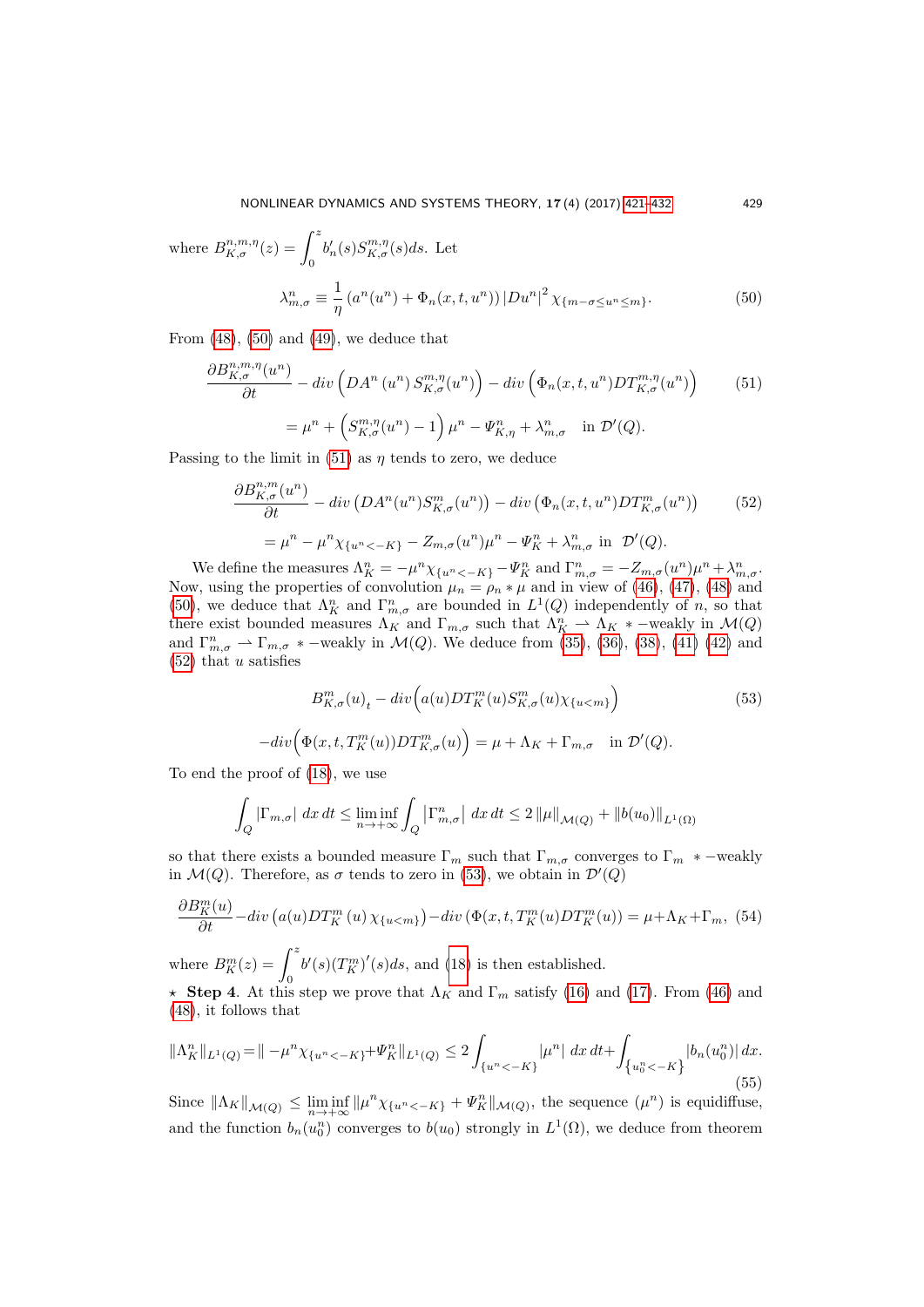[2.2](#page-2-1) and [\(55\)](#page-8-4) that  $\|\Lambda_K\|_{\mathcal{M}(Q)}$  tends to zero as K tends to infinity, then we obtain [\(16\)](#page-3-3). To prove [\(17\)](#page-3-4), we can write for all  $\varphi \in C_0^1([0, T])$ 

<span id="page-9-3"></span>
$$
\int_{Q} \varphi \, d\Gamma_m = \lim_{\sigma \to 0} \int_{Q} \varphi \, d\Gamma_{m\sigma} = \lim_{\sigma \to 0} \lim_{n \to +\infty} \int_{Q} \varphi \Gamma_{\sigma}^n \, dx \, dt,\tag{56}
$$

where  $\Gamma_{m,\sigma}^n = \lambda_{m,\sigma}^n - Z_{m,\sigma}(u^n) \mu^n$ . Taking the admissible test function  $Z_{m,\sigma}(u^n) \varphi$  in  $(22)$ , we have

<span id="page-9-1"></span>
$$
-\int_{Q} \overline{Z}_{m,\sigma}(u^{n})\varphi_{t} dx dt - \int_{\Omega} \overline{Z}_{m,\sigma}(u_{0}^{n})\varphi(0) dx + \int_{Q} DA^{n}(u^{n})D(Z_{m,\sigma}(u^{n})\varphi) dx dt \quad (57)
$$

$$
+\int_{Q} \Phi(x,t,u^{n})D(Z_{m,\sigma}(u^{n})\varphi) dx dt = \int_{Q} Z_{m,\sigma}(u^{n})\mu^{n}\varphi dx dt,
$$

where  $\overline{Z}_{m,\sigma}(r) = \int_0^r$  $b'_n(s)Z_{m,\sigma}(s)ds$ . We deduce from [\(57\)](#page-9-1) that

<span id="page-9-2"></span>
$$
-\int_{Q} \overline{Z}_{m,\sigma}(u^{n})\varphi_{t} dx dt - \int_{\Omega} \overline{Z}_{m,\sigma}(u_{0}^{n})\varphi(0) dx
$$
\n
$$
=\int_{\{m-\sigma\leq u^{n}\leq m\}} \frac{1}{\sigma} \left(a^{n}(u^{n}) + \Phi_{n}(x,t,u^{n})\right) |Du^{n}|^{2} \varphi dx dt - \int_{Q} Z_{m,\sigma}(u^{n})\mu^{n} \varphi dx dt.
$$
\n(58)

In the sequel we pass to the limit in [\(58\)](#page-9-2) when n tends to infinity and then  $\sigma$  tends to zero. Note that  $\overline{Z}_{m,\sigma}(u^n)$  converges to  $\overline{Z}_{m,\sigma}(u)$  strongly in  $L^1(Q)$  and  $\overline{Z}_{m,\sigma}(u_0^n)$  converges to  $\overline{Z}_{m,\sigma}(u_0)$  strongly in  $L^1(\Omega)$  as n tends to infinity. Moreover, since  $\overline{Z}_{m,\sigma}(u)$  converges to  $(b(u) - b(m))$ <sup>+</sup> as  $\sigma$  tends to zero,  $u \leq m$  and  $u_0 \leq m$  almost everywhere, then it is easy to see that

<span id="page-9-4"></span>
$$
\lim_{\sigma \to 0} \lim_{n \to +\infty} \int_{Q} \overline{Z}_{m,\sigma}(u^n) \varphi_t \, dx \, dt = 0 \text{ and } \lim_{\sigma \to 0} \lim_{n \to +\infty} \int_{\Omega} \overline{Z}_{m,\sigma}(u_0^n) \varphi(0) \, dx = 0. \tag{59}
$$

Then, from [\(56\)](#page-9-3), [\(58\)](#page-9-2) and [\(59\)](#page-9-4) we deduce [\(17\)](#page-3-4).

As a conclusion of step 1 to step 4, the proof of Theorem [4.1](#page-4-1) is complete.

# <span id="page-9-0"></span>5 Appendix

Here we prove Theorem [2.2.](#page-2-1) **Proof.** Let  $b(u) = v$ , then equation [\(4\)](#page-2-2) is equivalent to

<span id="page-9-5"></span>
$$
\begin{cases}\nv_t - div(G(x, t, v)Dv) = \mu & \text{in } Q, \\
v(x, 0) = b(u(x, 0)) & \text{in } \Omega, \\
v = 0 & \text{on } \partial\Omega \times (0, T),\n\end{cases}
$$
\n(60)

where  $G(x, t, v) = \frac{a(b^{-1}(v)) + \Phi(x, t, b^{-1}(v))}{\Phi(x, t, t)}$  $\frac{b'(b^{-1}(v))}{b'(b^{-1}(v))}$ . For simplicity we assume that  $\mu \geq 0$  and  $u_0 \geq 0$ . We use the admissible test function  $T_K(u)$  in [\(60\)](#page-9-5) to get

$$
\int_{\Omega} \overline{T}_{K}(v) \, dx + \int_{Q} \left| \left( G(x, t, v)^{\frac{1}{2}} DT_{K}(v) \right|^{2} dx \, dt \leq K \left( \|\mu\|_{\mathcal{M}(Q)} + \|b(u_{0})\|_{L^{1}(\Omega)} \right) \equiv KM,
$$
\n(61)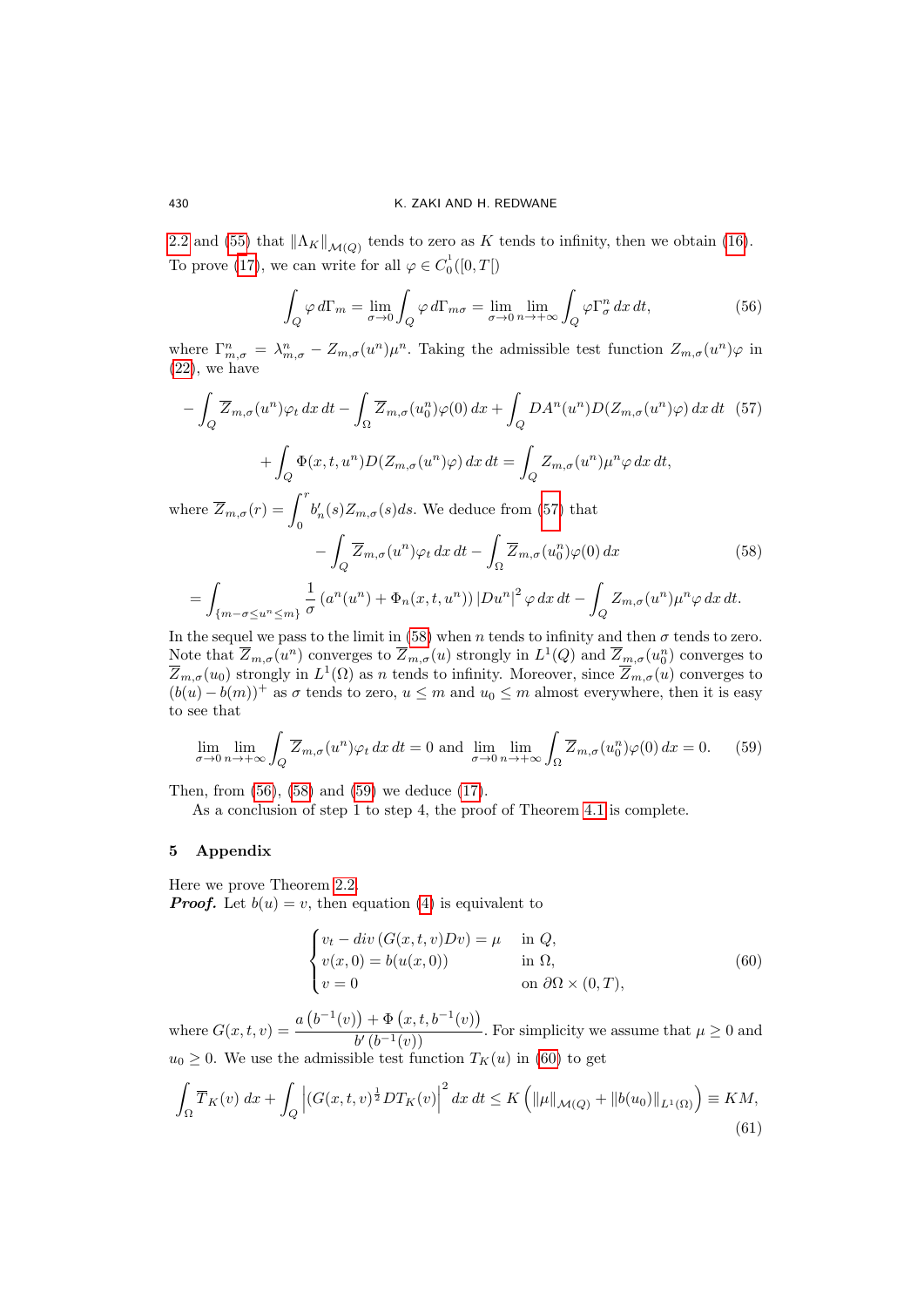where 
$$
\overline{T}_K(r) = \int_0^r T_K(s)ds
$$
. Since  $\frac{1}{2}T_K^2(r) \leq \overline{T}_K(r) \leq Kr, \beta \leq b' \leq \gamma$  and  $G(x, t, v) \geq \frac{\alpha}{\gamma}$ , we deduce that  $\max \left\{ ||T_K(v)||^2_{L^{\infty}(0,T;L^2(\Omega))}; ||G(x, t, v)|^{\frac{1}{2}} DT_K(v)||^2_{L^2(Q)} \right\} \leq KM$  and  $||T_K(v)||^2_{L^2(0,T;H_0^1(\Omega))} \leq \gamma \frac{KM}{\alpha}$ . Let  $z \in W$  be the solution of  

$$
\begin{cases}\n-z_t - div (G(x, t, v)Dz) = -2 \ div (G(x, t, v)DT_K(v)) & \text{in } Q, \\
z = 0 & \text{on } (0,T) \times \partial\Omega, \\
z(t = T) = T_K(v(t = T)) & \text{in } \Omega.\n\end{cases}
$$
(62)

<span id="page-10-0"></span>Taking the admissible test function z in [\(62\)](#page-10-0) and integrating between  $\tau$  and T, we have by Young's inequality that  $\max \left\{ ||z||^2_{L^{\infty}(0,T;L^2(\Omega))} ; ||Dz||^2_{L^2(Q)} \right\} \leq CKM$ . Moreover, the equation [\(62\)](#page-10-0) implies that  $||z_t||_{L^2(0,T;H^{-1}(\Omega))} \leq C(|z||_{L^2(0,T;H_0^1(\Omega))} +$  $||T_K(v)||_{L^2(0,T;H^1_0(\Omega))}$ . Hence we deduce that  $||z||_W \leq C$ √ K. Since  $\mu \geq 0$ ,  $b(u_0) \geq 0$ and  $G(x, t, v) \geq 0$ , we have  $v_t - div(G(x, t, v)Dv) \geq 0$  and  $v \geq 0$  in  $Q$ , and by a nonlinear version of Kato's inequality for parabolic equations (see [\[13\]](#page-11-13)), we deduce that  $T_K(v)_t - div(G(x, t, v)DT_K(v)) \geq 0$ . Then we conclude that  $-z_t - div(G(x, t, v)Dz) \geq 0$  $-T_K(v)_t - div(G(x, t, v)DT_K(v))$  in  $\mathcal{D}'(Q)$ . Now, using the standard comparison argument, we easily see that  $z \geq T_K(v)$  a.e. in  $Q$ , hence  $z \geq K$  a.e. on  $\{v > K\}$ , and we conclude that  $cap_2\{v > K\} \leq$ z K  $\Big\|_W \leq \frac{C}{\sqrt{l}}$ K , the proof of Theorem [2.2](#page-2-1) is complete.  $\Box$ 

# 6 Example

Let us consider the following special case:  $b(s) = s(e^s + 1)$ ,  $a(s) = \frac{1}{s}$  $\frac{1}{(m-s)^{\frac{1}{3}}}$  for  $s < m$ and  $\Phi(x,t,s) = L(x,t)e^{s^2}$ , where  $L(x,t) \in L^{\infty}(Q)$ . Note that  $A(s) = \int^s$ 0  $a(r) dr =$ 3  $\frac{3}{2}(m^{\frac{2}{3}}-(m-s)^{\frac{2}{3}})$  and  $A(m) = \frac{3}{2}m^{\frac{2}{3}} < +\infty$ . Finally, it is easy to show that the hypotheses of Theorem [4.1](#page-4-1) are satisfied. Therefore, for all  $\mu \in \mathcal{M}_0(Q)$  and  $u_0 \in L^1(\Omega)$ with  $u_0 \leq m$ , there exists at least one renormalized solution of problem  $(1)-(3)$  $(1)-(3)$ , and then u satisfies

$$
u \in L^1(Q)
$$
,  $u \le m$  a.e. in Q and  $T_K(u) \in L^2(0,T; H_0^1(\Omega)) \quad \forall K > 0,$  (63)

$$
\frac{1}{(m-u)^{\frac{1}{3}}}DT_K^m(u)\chi_{\{u0.
$$
\n(64)

There exist a sequence of nonnegative measures  $\Lambda_K \in \mathcal{M}(Q)$  and a nonnegative measure  $\Gamma_m \in \mathcal{M}(Q)$  such that

$$
\lim_{K \to +\infty} \|\Lambda_K\|_{\mathcal{M}(Q)} = 0 \text{ and } \int_Q \varphi \, d\Gamma_m = 0 \quad \forall \varphi \in \mathcal{C}_0^1([0, T]), \tag{65}
$$

and for every  $K > 0$ 

$$
\frac{\partial B_K^m(u)}{\partial t} - div \left( \frac{1}{(m-u)^{\frac{1}{3}}} DT_K^m(u) \chi_{\{u < m\}} \right) - div \left( L(x,t) e^{(T_K^m(u))^2} DT_K^m(u) \right) \tag{66}
$$